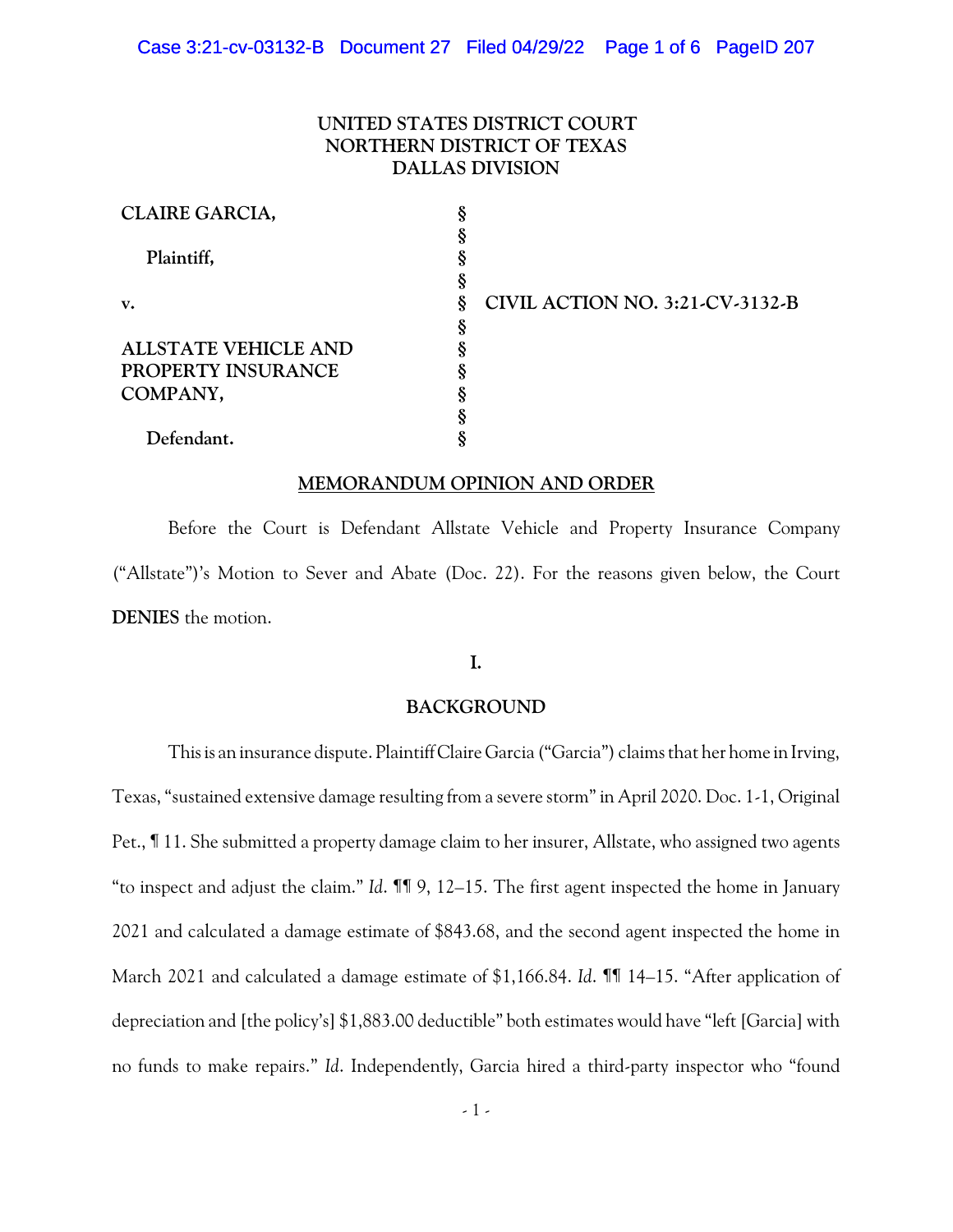## Case 3:21-cv-03132-B Document 27 Filed 04/29/22 Page 2 of 6 PageID 208

additional storm damage" and has estimated the damage to her home at \$18,016.94. *Id*. ¶¶ 17–18.

Garcia brought claims against Allstate and one of its agents in Texas state court and Allstate timely removed the action to this Court. Doc. 1, Not. Removal. <sup>1</sup> Garcia asserts a claim for breach of contract (the "contract claim"), and claims for violations of Sections 541.060 and 542.060 of the Texas Insurance Code (Unfair Settlement Practices and Prompt Payment of Claims), breach of the duty of good faith and fair dealing, violations of the Texas Deceptive Trade Practices Act (DTPA), fraud, negligence, and gross negligence (collectively, the "extra-contractual claims"). Doc. 1-1, Original Pet.,¶¶ 38–92. Specifically, she claims that Allstate has breached its contract with her by improperly "refus[ing] full coverage [of her claim] . . . includ[ing] . . . replacement of the roof and [repairing] additional exterior damage" and that "[t]he disparity . . . in [Allstate's agents'] reports compared to that of the third-party inspector[] . . . is evidence of unfair claims handling practices on the part of Allstate." *Id*. ¶¶ 17, 19. She also asserts that Allstate's agents—who "were aware of [Garcia's] deductible prior to inspecting the Property" and of her policy's coverage and exclusions—improperly used that knowledge to tailor their inspection reports so that Allstate could deny coverage and to "fabricate plausible explanations for why visible damage to [her] Property would not be covered under the policy." *Id*. ¶¶ 20–23.

Allstate moves to sever the contract claim from the extra-contractual claims. Doc. 22, Mot. Sever. Garcia has responded, Doc. 24, Resp., and Allstate's time to file a reply has expired. *See* N.D.

<sup>&</sup>lt;sup>1</sup> Shortly before removal and again after removal, Allstate filed an Election of Legal Responsibility for the agent's actions, pursuant to § 542A.006(c) of the Texas Insurance Code. Doc. 1-1, State Court Election; Doc. 16, Election; Doc. 18, Mot. Election. Subsequently, the Court dismissed the agent from this case, Doc.20, Order Dismissing Mondaca, and the Court considers the claims against Mondaca as if asserted against Allstate.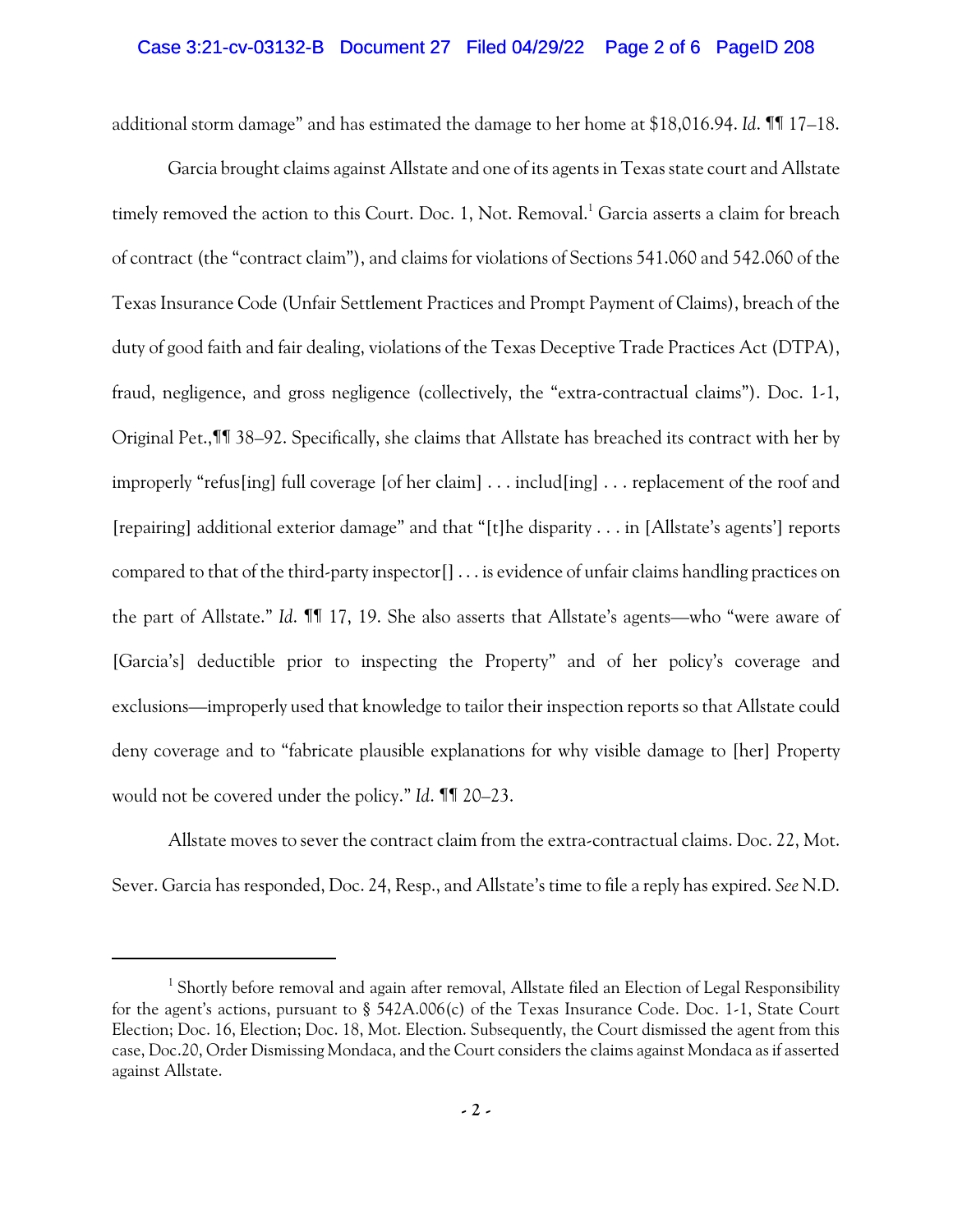Tex. Loc. Civ. R. 7.1(f). Thus, the motion is ripe for determination and the Court considers it below.

#### **II.**

#### **LEGAL STANDARD**

The court treats this motion to sever as a motion for separate trials under Fed. R. Civ. P. 42(b). *See Karam v. Nationwide Gen. Ins. Co.*, 1999 WL 1240791, at \*1 (N.D. Tex. Dec. 20, 1999); *Jones v. Allstate Tex. Lloyds*, 2017 WL 10129162, at \*2 (E.D. Tex. Aug. 22, 2017); *cf. United States v. O'Neil*, 709 F.2d 361, 368 (5th Cir. 1983) (differentiating motions to sever under Rule 42(b), which separates claims within a single action, and Rule 21, which creates a separate action). Under this rule, a court may sever claims "[f]or convenience, to avoid prejudice, or to expedite and economize." Fed. R. Civ. P. 42(b). Whether to grant such a motion is within the sound discretion of the trial court. *First Tex. Sav. Ass'n v. Reliance Ins. Co.*, 950 F.2d 1171, 1174 n.2 (5th Cir. 1992).

### **III.**

#### **ANALYSIS**

Allstate argues that "[i]n order to prevail . . . on her extra-contractual claims, [Garcia] must first establish a breach of the insurance contract." Doc. 22, Mot., 3. Allstate claims that severing the claims will save time and money for the Court and the parties in the event that Allstate is absolved of contractual liability. *Id*. at 4. Allstate further claims that the extra-contractual claims "must necessarily be abated" since they cannot be tried until after the contract claim is resolved. *Id*. For these reasons, Allstate asserts that granting its motion is necessary to "do justice and avoid prejudice." *Id*. (citing *Guaranty Fed. Sav. Bank v. Horseshoe Operating Co.*, 793 S.W.2d 652, 658 (Tex. 1990)).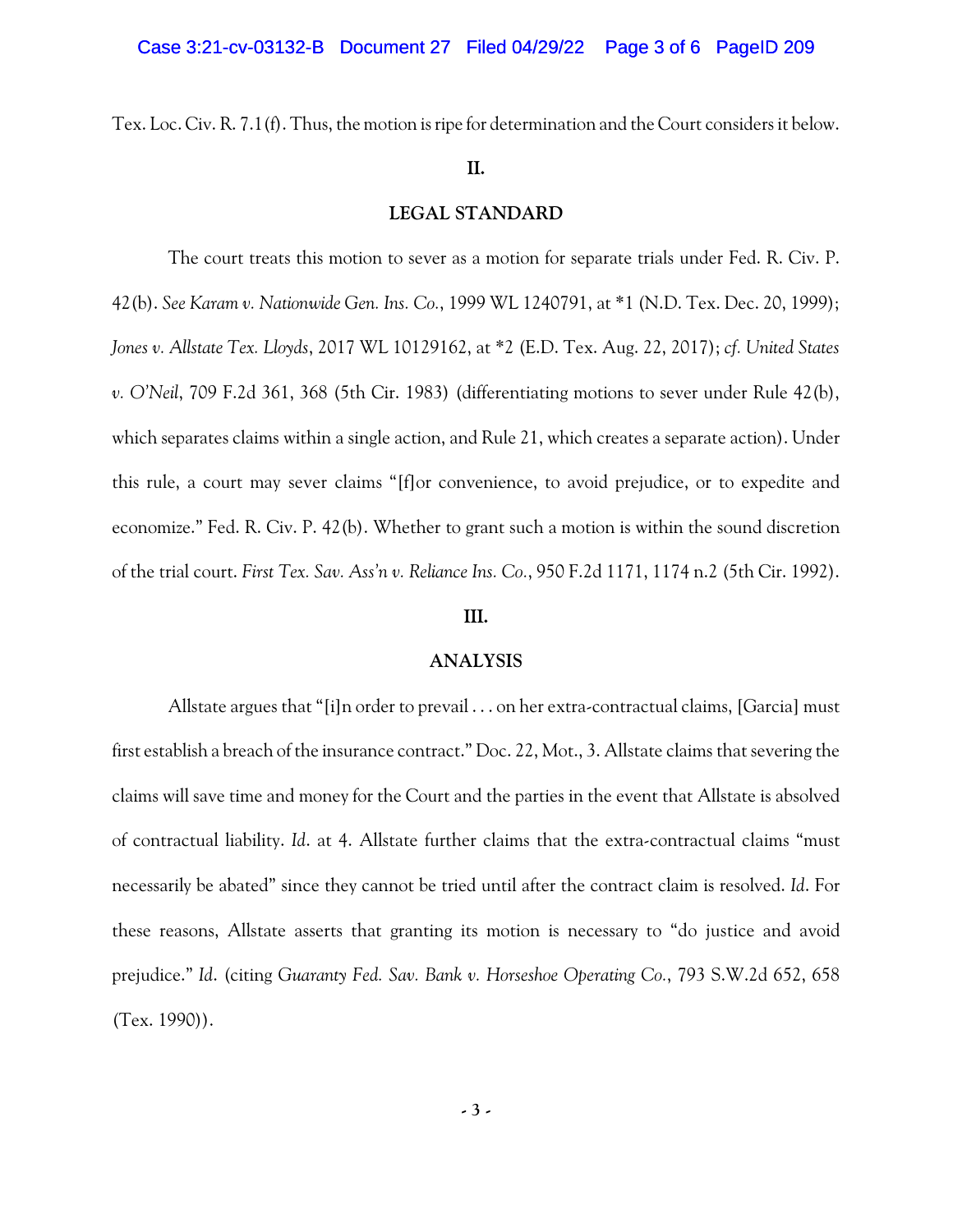Garcia responds that Allstate's motion should not be granted, for four reasons:

1) the contractual and extra-contractual claims are so interwoven with each other that they involve the same facts and issues; 2) severing and/or abating the claims would not promote justice or promote economy for any participant, including litigants, jurors or the Court; 3) Allstate has failed to prove that they would be prejudiced should severance or abatement not be granted; and 4) Allstate's request for severance runs counter to recent guidance offered by the Texas Supreme Court.

Doc, 24, Resp., 2. Garcia further argues that Allstate has not carried its burden of showing prejudice if the claims are tried together and that severing the claims would not "promote prompt, efficient, and cost-effective resolution" of this dispute but "would do just the opposite." *Id*. at 3.

For the following reasons, the Court **DENIES** Allstate's motion to sever and abate.

First, because "[a]n insured's claim for breach of an insurance contract is 'distinct' and 'independent' from claims that the insurer violated its extra-contractual common-law and statutory duties," it is not clear that some of Garcia's extra-contractual claims would not survive an adverse ruling on her contractual claim. *See Jones*, 2017 WL 10129162, at \*2 (quoting *USAA Tex. Lloyds Co. v. Menchaca*, 545 S.W.2d 479, 495 (Tex. 2017))(presenting almost identical facts and arguments to the present case); *see also Vail v. Tex. Farm Bureau Mut. Ins.*, 754 S.W.2d 129, 136 (Tex. 1988)). While Allstate cites *Sikes v. Zuloaga*, 830 S.W.2d 752, 754 (Tex App.—Austin May 6, 1992, writ ref'd n.r.e.), for the premise that Allstate has the right to have the contractual claim severed and determined first, *Sikes* is inapposite because it involved an award of attorneys' fees for an uninsured motorist policy claim—fees for which the insurer was not responsible absent a finding of the thirdparty-motorist's liability. 830 S.W.2d at 753–54. By contrast, here, Allstate has not explained why all Garcia's extra-contractual claims are foreclosed by a finding of no contractual breach. *See* Doc. 22, Mot., 3 (conclusorily stating that Garcia must establish breach of contract to prevail on the extra-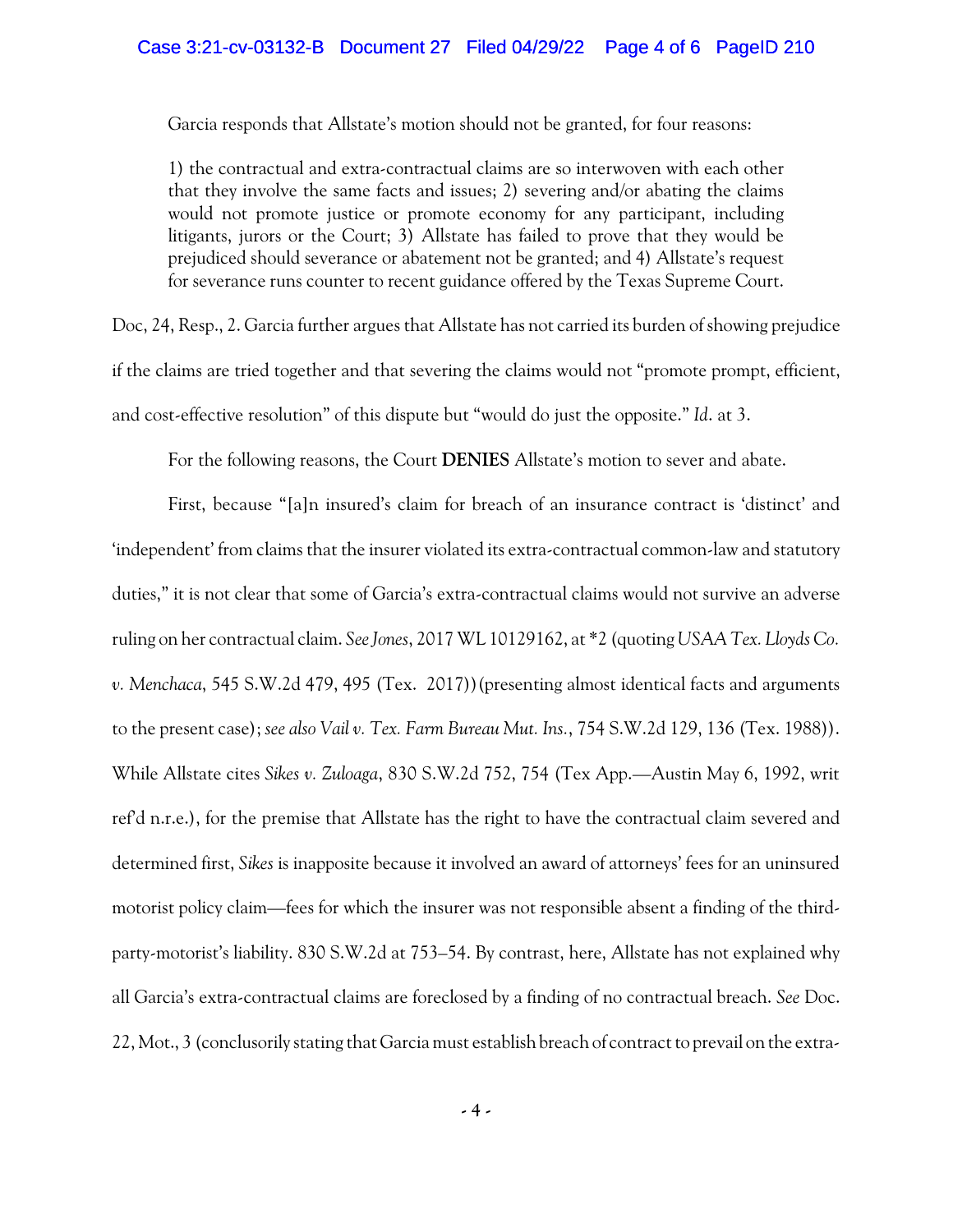### Case 3:21-cv-03132-B Document 27 Filed 04/29/22 Page 5 of 6 PageID 211

contractual claims). So, "[a]t this early stage, it is largely speculative . . . whether [Garcia]'s contractual claim[] could be dispositive of all of [Garcia's] extra-contractual claims." *See Jones*, 2017 WL 10129162, at \*2.

Second, because the contractual and extra-contractual claims are factually intertwined, severing these claims would only serve judicial efficiency if the contractual claim is resolved against Plaintiff and does dispose of the remaining claims. *See id.* If the contractual claim is instead resolved against Allstate, or proves not to dispose of any extra-contractual claim, granting this motion would mean:

the discovery process would have to be reopened for Plaintiff's extra-contractual claims. Further, another jury would have to be empaneled to decide claims that could have been presented to the previous jury, causing unnecessary inconvenience to the members of the public chosen for that second jury panel. Finally, the Court and the Parties would have to undertake the expense of preparing for a second trial. Such potential costs far outweigh any speculative savings from severance.

*See id*.

Finally, Allstate has not shown that it will be prejudiced if the contractual and extracontractual claims proceed together and no abatement is granted. *See* Doc. 22, Mot., 5 (arguing that "[i]f discovery concerning the extra-contractual claims is not abated, Allstate will be prematurely forced to decide if it will waive attorney-client[,] . . . work product[,] . . . [and] trade-secret privileges"). As Garcia points out, attorney-client and work-product privileged documents are generally not discoverable, and a protective order can appropriately limit disclosure of any trade secrets. Doc. 24, Resp., 9; *see Jones*, 2017 WL 10129162, at \*2.

Accordingly, the Court finds that severance and abatement is unwarranted. *See* Fed. R. Civ.  $P. 42(b).$